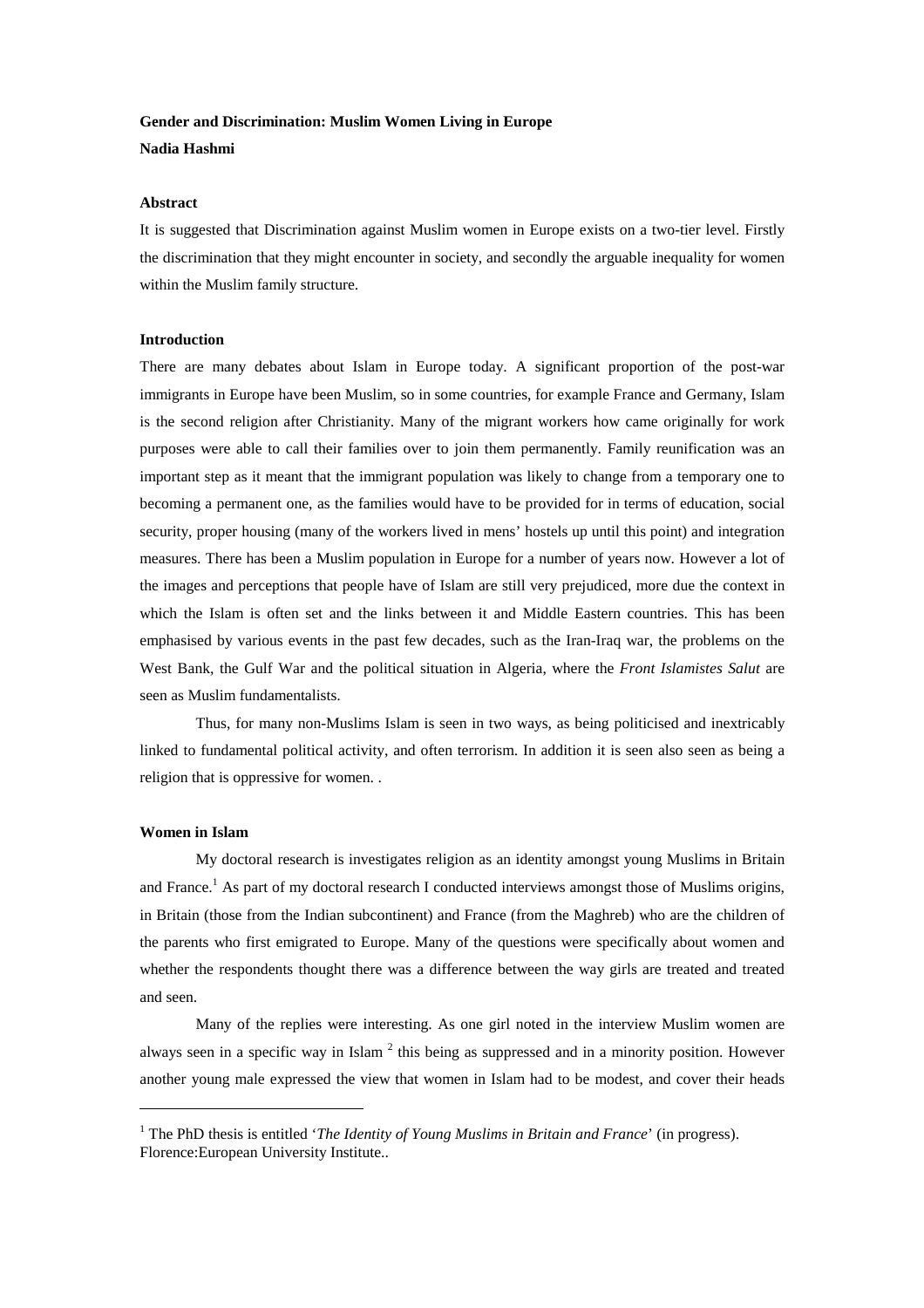and that it was not a matter of choice according to him.<sup>3</sup> Many of the girls who I interviewed also noted that they chose to wear the headscarf at a certain age, which, contrary to my assumption that it might be largely due to parental pressure, was often when the girls themselves felt that they were 'ready' to wear it, and knew enough about Islam and the significance of wearing the headscarf. In fact many told me that their mothers did not wear the scarf. It as also noted that he taking of the headscarf is indicative of agreeing to a modesty and being demonstrative about ones religion, which for many young modern women, might be a difficult choice.

It is true that according to the *Shari'ia*, Islamic Law, a Muslim woman is technically only allowed to marry a man who is Muslim, whereas a man can marry anyone who is 'of the Book' (which means of Christian or Jewish faith as well as those who are Muslim). The *Shari'ia* also specifies such things as the women not being allowed to be judges in law courts and giving decisions there, or act as a sole witness in court, as her mental health might be influenced by her menstrual cycle and a strong nerve is needed. Another reason is that there are competent men who are seen as being more able for the task. It should be noted that a lot also depends on the way in which the law is interpreted in the country, as this can vary, and often depends upon the laws school system and in which courts Muslim law is still valid. This is often dependent upon the country and the way in which Islamic law has been adopted. In non-Muslim countries Muslim law has very little significance or power.

The image of women in Islam is also fuelled by the media. Images of veiled women on front covers of reputable magazines such as 'The Economist'4 or the 'Nouvel Observateur' serve to reinforce these ideas of women having secondary roles in society.

Nevertheless it is the case that for many Muslim women discrimination is something very present in their lives. It can occur in a two-fold way.

# **Discrimination in Society**

Firstly, the way in which as members of a racial minority group and also members of a religious minority, women encounter problems in relation to the majority non-Muslim society. Girls being sent home from school for wearing the headscarf is justified as being necessary to prevent a religious symbol being displayed in a non-religious public space, but it is still also discrimination. The subject of the wearing of the headscarf in public in Europe has a lengthy argument. It is clear that it is still the national law and even the regional or local policy of the country that prevails.

In Britain in September 1988 two Manchester schoolgirls were refused permission to wear the headscarf, on the basis of hygiene. The Commission for Racial Equality interpreted this as indirect racial discrimination, and the girls were allowed to continue wearing the headscarf on the understanding that it would be secured at the neck, for practical reasons in physical education lessons, and also that it

<sup>&</sup>lt;sup>2</sup> Young girl of Moroccan origins, French national. Interview held in December 1997, University of Paris 8, Saint-Denis, France.

 $3$  Male, British, Pakistani origins. Interview held in University of East London, Barking, England, January 1998.

<sup>&</sup>lt;sup>4</sup> I am specifically referring to a February 2000 issue where the front cover picture was in relation to the elections in Iran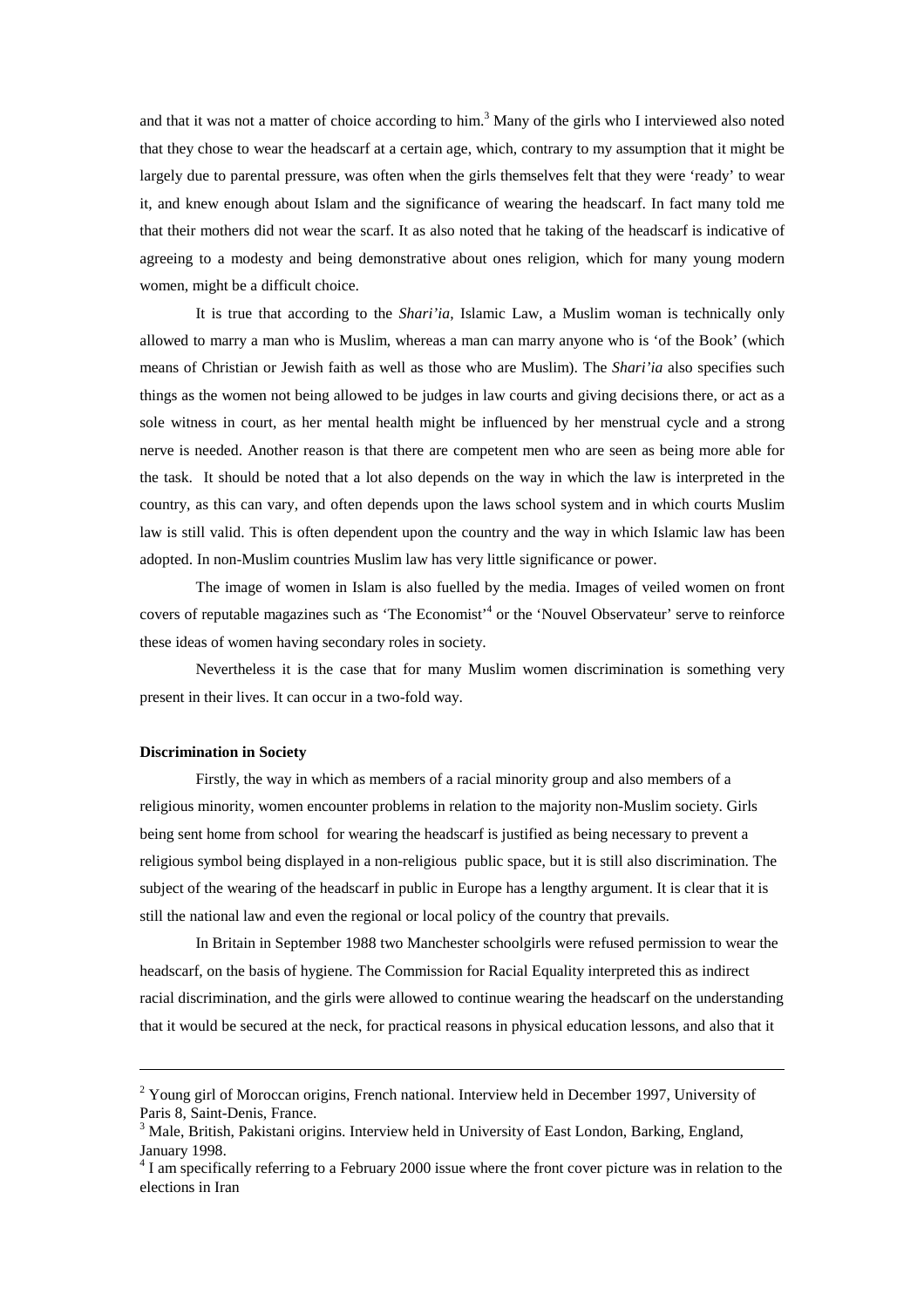be in the colours of the school uniform. The Netherlands dealt with various similar incidents in schools between 1993 and 1994, often ending in similar compromises. The wearing of the headscarf was additionally an issue in the workplace. In Germany the request that a young Muslim girl be excused from physical education lessons because they were co-educational was denied, apart from swimming lessons

However the most widely cited example of headscarf incidents is in France. Here it becomes an issue as the public sphere, which includes public schools, is laique, which is loosely translated as lay, or non-religious. This means that no religious symbols of any denomination should be worn in school. The most famous case was in 1989 of the girls from Creil on the outskirts of Paris who were sent home from school by their headteacher. The publicity which subsequently followed resulted in many similar incidents with young girls in France. Eventually the Conseil d'Etat ruled. that the headscarf is allowed to be worn to school, despite the fact that the state school is an *espace laique* and the headscarf is clearly a religious symbol, as long as it is not used as to proselytise, but religious insignia has be banned by schools if it is seen as being used as propaganda. Whilst on the face of it this seems like a suitable and quite generous conclusion, the final decision is inevitably left up to the head teacher of the school where the girl is in attendance. Some of the girls who I had interviewed in the Paris area had been involved in protests at their schools in relation to the rules.

Similar examples of disadvantages for Muslim women would be the situation where, for example, there has been discrimination against a woman wearing a headscarf in the workplace. In Britain, this would be classified as discrimination on the grounds of race, rather than on the grounds of religion, as in British law religion is not classified as separate a ground for discrimination according to the Race Relations Act of 1976. Following the case of Tariq v. Young<sup>5</sup> it was decided that Muslims do not constitute an ethnic group of shared cultural, linguistic or geographical origins. This is somewhat true is this is the criteria upon which the evaluation is based. Thus they are not afforded the protection that exists for Jews and Sikhs as stated above. This has been an area of contention for some years now amongst Muslims in Britain.

At the EU level, these issues have been emphasised to a larger extent recently as the issue of social rights, and not just human rights, is becoming one of which people are becoming increasingly aware. The European Convention of Human Rights (ECHR) Up until now social and fundamental rights were not of immediate concern in EU law. The main reason is because the European Convention of Human Rights (ECHR) had already been in force since 1950, setting out the guidelines for human rights in the European Member States which could not be contravened. In addition each Member State has its own set of fundamental rights for its own citizens.

The new Article 13 of the Treaty Establishing the European Community means that discrimination law has now reached a more flexible and sophisticated level which is applicable in practice. Previously the grounds upon which the discrimination had occurred might have been

 $5$  Case no. 247738/88 Equal Opportunities Review Discrimination Case Law Digest 2.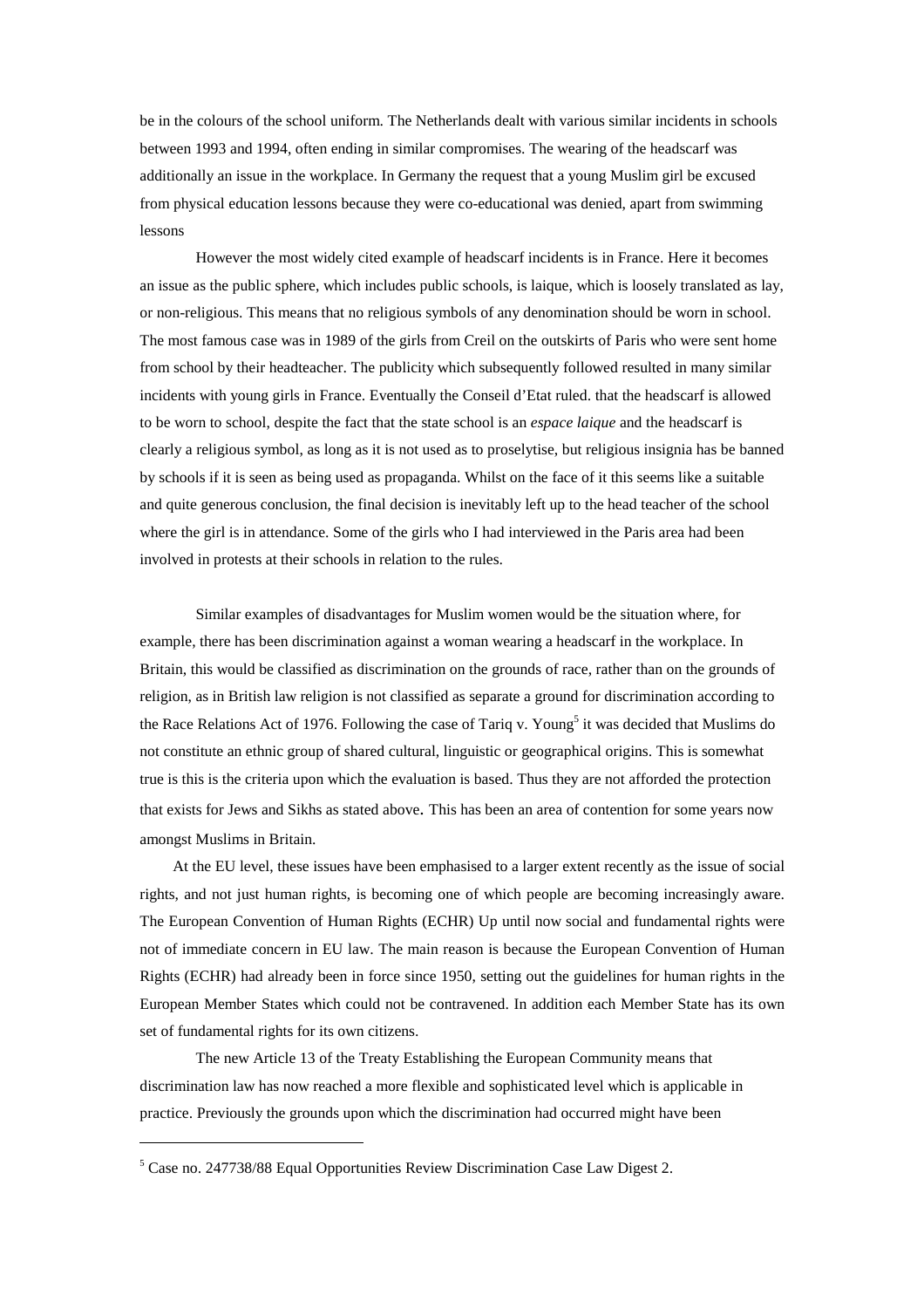debatable. In an example of a woman not being allowed to wear a headscarf in the workplace, or to school would discrimination be on the basis of religion or ethnic background or gender?

It brings together a wider ranges of grounds of discrimination which suggests that these areas which include 'sex, racial or ethnic origin, religion or belief, disability, age or sexual orientation', can be dealt with with common discrimination provisions. This is being called a *horizontal* approach rather than having different legislation for different grounds, which is called a *vertical* approach.<sup>6</sup> In addition does not specify a hierarchy of discrimination, which is particularly significant in situations when there is multiple discrimination. It also includes religion as a ground, upon which the Union may adopt proposals for anti-discrimination legislation.

In this way issues of gender, race and religion can be dealt with and discussed together.

The issue of gender and race have been discussed in relation to different social aspects and in terms of discrimination policy, sociology and politics. However with the increased number of women of different ethnic and racial origins, who in Europe are additionally of a minority religion, the possibility of feeling or being discriminated against can be on various grounds such as colour or "race", religion or gender. This is why the new provisions look promising in the development of EU law.

Whilst these points can apply to those women who are of a number of different religious or racial backgrounds, this article focuses on Islam particularly, for the reason which were noted above that the way in which Islam is perceived and dealt with in terms of general public opinion, and perception, can be an additional obstacle.

#### **Women within Islamic society**

The second area of discrimination that I present here is that Muslim women have to deal with the discrimination which exists against them *within* Muslim society or in the course of the Muslim way of life. Whilst the way which women should behave and what they are and are not allowed to do might have changed considerably in some countries and especially in the larger cities, and moved with the times to be more liberal, there are of course some places where women are not allowed to drive (Saudia Arabia) or sit in a car with a man unless he is her husband, son or a male relative. This is not something which is a part of religion but rather the way in which the Muslim authorities of the country have decided to interpret the religion. Another example is of women working. Nowhere in the Koran does it say that women are forbidden to work. However many see work outside the home as hindering the role of the woman in a domestic context as this is where her main importance should lie. Therefore for many women in Arab countries, although they have been given the right to work , they are not the owners of their salary as their husbands were the ones who technically gave them permission to work in the first place, possibly at the expense of looking after the home. In Europe obviously women have the right to work (although there are still many who say that certain jobs are subject to prejudiced attitudes as to which gender should be doing them.)

<sup>6</sup> There is a variety of legal literature on Article 13. See Europaforum Wien (eds) 1999*, 'Article 13 – anti-discrimination : the way forward*'. Wien: Europaforum.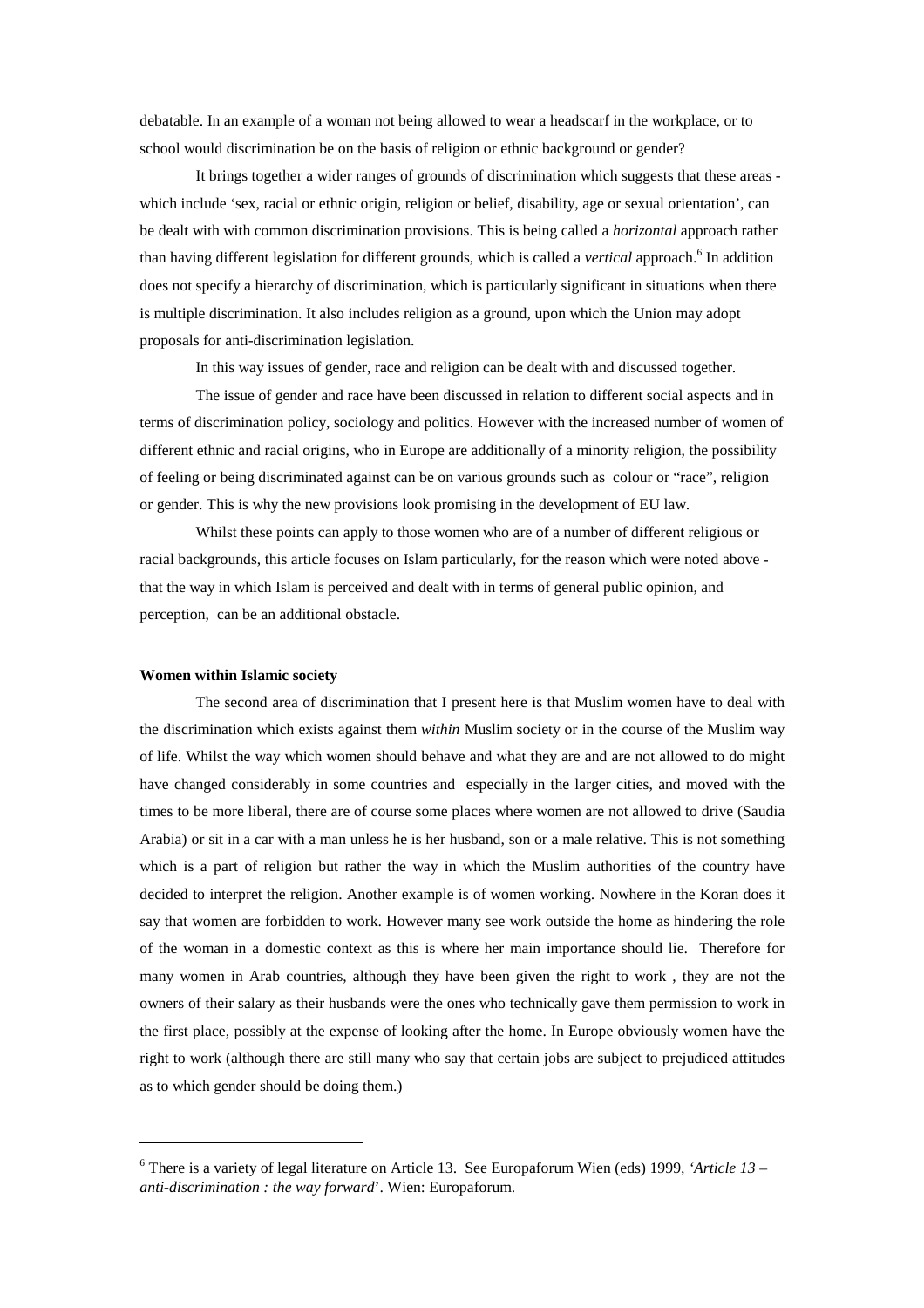Regarding issues such as inheritance law the *Shari'ia* stipulates that a son gets twice the share of a daughter, as he in turn has to provide for his own wife.

All of these points of course are also dependent upon the laws of the country in which the individual resides and within Europe the automatic provisions for women are seen as being less restrictive than in Muslim countries.

# **Behavioural norms**

Despite the changes in the past decades it is nevertheless noticeable that girls who have been brought up by Muslim immigrant parents in European countries, have a different set of behavioural expectation and norms than those of their non-Muslim counterparts, most of which centre around the family. As one French interviewee noted*, 'moi je ne suis pas du genre de sortir le soir, c'est pas trop mon truc....je suis très familiale'* [I am not the sort who goes out in the evenings, its not really my thing...I am a very family person]<sup>7</sup> whereas their equivalent white non-Muslim counterparts form most of their values and behavioural norms from their white non-Muslim peers. It is not only the girls from Muslim families that might be more conservative. In an article by Hennink et al, the behaviour of young British girls with parents from the Indian subcontinent, in general is usually more conservative. This, according to Henninck et al obviously has an effect upon girls' social lives and inevitably their relations with males.<sup>8</sup>

Their study discussed how these 'Asian' (as they are known in Britain) girls in Britain conform to different behavioural norms than their white (and I would also add black or Afro-Caribbean) peers. They are seen to be influenced more by cultural traditions, religious obligations and family loyalties and community expectations, than others. What was also an interesting find in this article was that Muslim and Sikh girls seemed to face more social restrictions in general than Hindu girls. So in fact these restrictions on behaviour are not solely religious but rather also cultural and dependant upon the group to which one belongs. Whilst it is understood then that this will have a direct effect on the women, although to what extent is not certain. What the authors of the study of young women found was that once the girls had left the parental home they experienced independance and also became more willing to have sexual relations, although these are always kept secret from the parents and the family. This is due to the fact that for many Muslims their daughter's behaviour will reflect on the honour and respect of the family and also because girls are supposed to be virgins at the time of marriage. ). A Muslims girl in the article is cited, *"..if a Muslim girl had a boyfriend..I'd like to say that's like umm..disobeying the rule...'cause Muslim girls are not meant to go out with boys or kiss a boy other than their husband..they're shaming their family, aren't they?*" 9

Linked to the same issue of family norms and expectations, are the stories which are often reported about young Muslim girls who are forced into marrying strangers of their parents' choice

<sup>7</sup> Female, Moroccan, French national. Interview held in Saint-Denis, December 1998.

<sup>8</sup> Hennink, M., Diamond, I, and Cooper P.(1999) *Ethnic and Racial Studies* Vol22 No5 Sept. pp867- 899.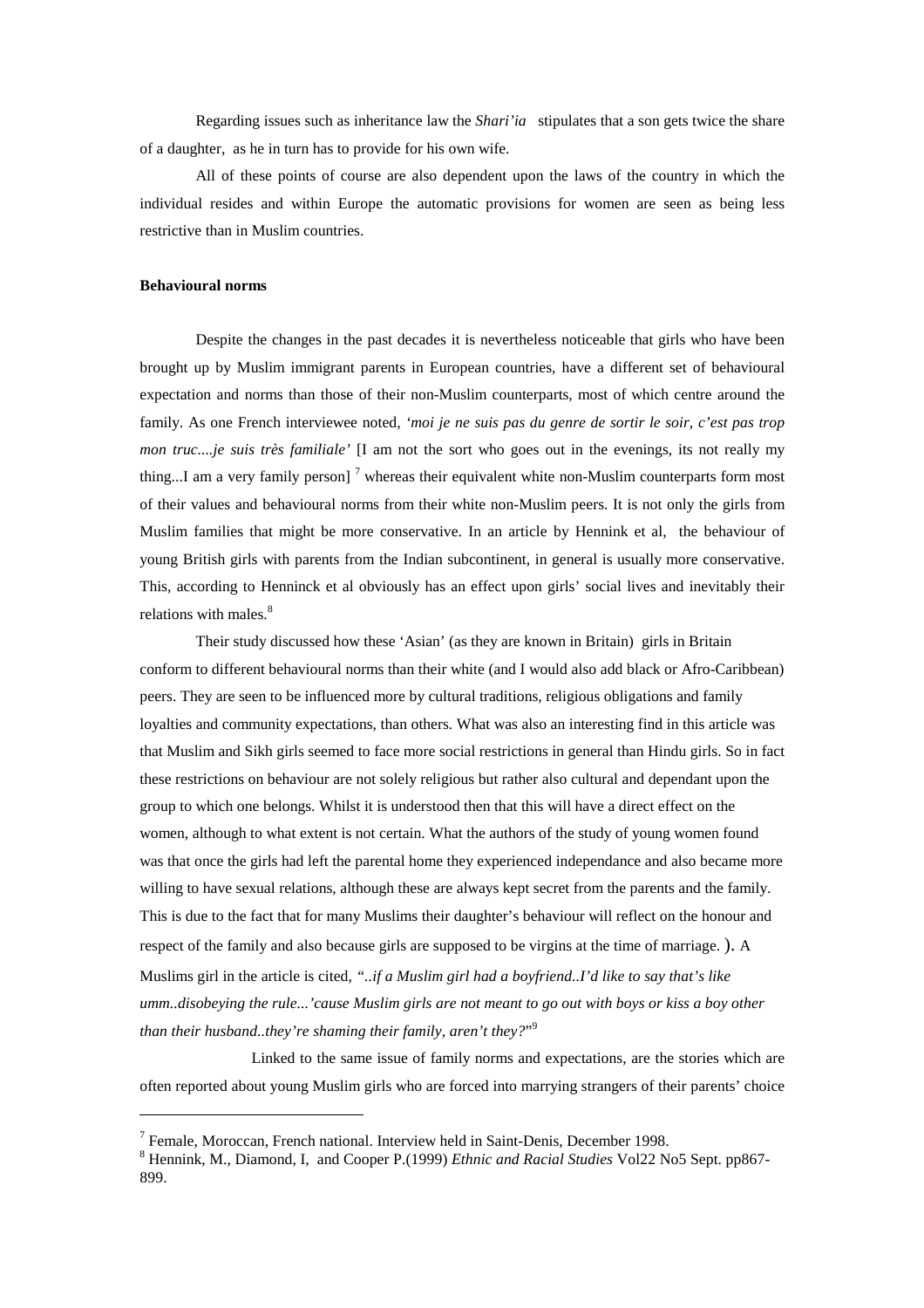against their will. The most well-known story was of two girls who were brought up in Britain. In 1980, when they were aged 14 and 15 their Yemeni father took them to Yemen supposedly for a holiday but in fact had them married to two boys of the same ages as them. They remained in were told that they must have their husbands' consent if they wanted to leave Yemen and that according to the tribal law under which they were living. Finally ten years later the eldest daughter is bringing civil charges against her father for false imprisonment. Originally the British government failed to intervene as it said that the girls were Yemeni citizens by marriage and thus were unable to do anything when requested to do so by the girls' mother. Finally however, in 1987, Roy Hattersley, their Member of Parliament did step in and the elder sister chose to return.<sup>10</sup>

Other stories report how young girls have been beaten to death for having had relations with non-Muslims boys and how this has brought shame to the family's honour. One such story is that of an Iraqi Muslim who allegedly pushed his sister into the sea in Greece in 1998 as she was fled from her train which was going to Iraq. She had had sexual relations and was unmarried and according to her brother this obliged him to kill her. $11$ 

Another programme shown on Channel 4 in August 1999 was entitled "Love in Leeds". One of the stories was about a girl who left home to live with her sister as she found her conservative Muslim homelife too oppressive. She now lives with her sister and is a hairdresser, and has not contact with her family.

Of course this is not the norm, and often such stories receive sensational publicity as they seem too far from Western Christian society norms, which are so often not so family orientated and which do not normally deal with many issues such as pre-marital sex. However the place of women in Muslim society, whether they be in Muslim countries which have interpreted Islamic law, or in Europe, there will still be the influence of a religious heritage alongside an expectation which is also taken on by themselves which will affect the behaviour of many Muslim women.

#### **Double discrimination**

The idea presented here is that of there being a very specific case for Muslim women, in that they suffer from an exterior discrimination and also one that is interior. There are nevertheless prejudices and discrimination at the more micro, or individual level. Whilst it is possible to discuss the developments of legislation with regards to women, race and gender, and in addition to national law more recently with regards to the more recent legislation at the EU level, the place of Muslim women within their own Islamic society is particular. It is frequently not possible for governments to interfere at the family or community level and often many stories and problems go by unnoticed and unreported. However in terms of individual experience, a lot of action will continue to be dependent upon family, religious and cultural norms regarding women.

 $9$  Female, Muslim British, cited at p876 of Hennink et al.

<sup>10</sup> Reported in *The Times*, 25/3/91, Great Britain.